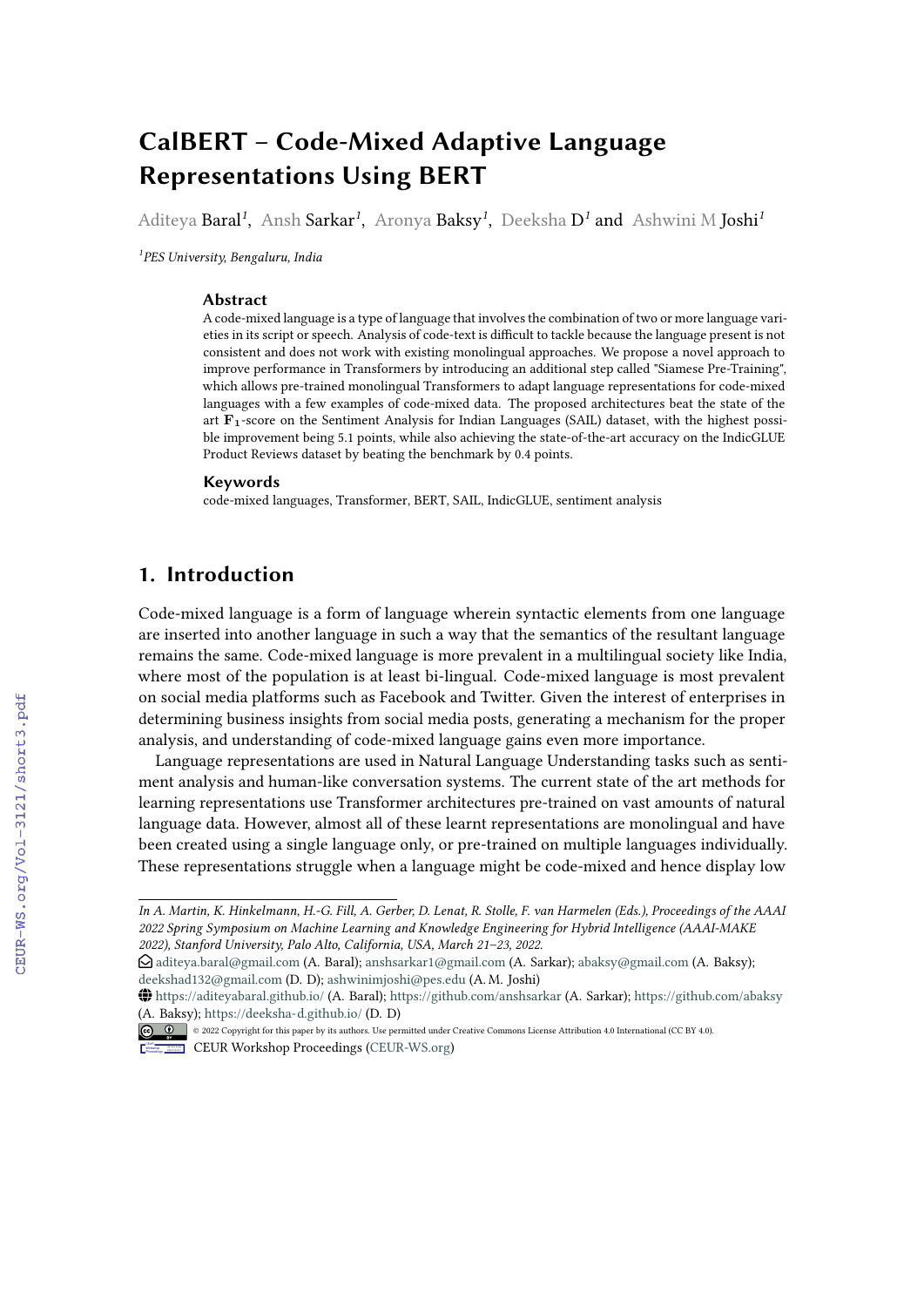performance on code-mixed natural language tasks due to inherent inconsistencies and large variability in data.

Our novel approach generates Code-mixed Adaptive Language representations using Bidirectional Encoder Representations from Transformers (CalBERT) by adding an additional pre-training step called "Siamese Pre-Training" where a pre-trained monolingual Transformer [\[1\]](#page-11-0) is provided with different representations of the same sentence or phrase and learns to minimise the distance between their embeddings. We evaluate CalBERT on sentiment analysis of the Hinglish language using the benchmark SAIL 2017 dataset [\[2\]](#page-11-1) and obtain an  $F_1$ -score of 62%, thus obtaining an improvement of 5.1 points or 8.9%. We also evaluate CalBERT on the sentiment analysis task released by IIT Patna using the IndicGLUE Product Reviews dataset [\[3\]](#page-11-2) and obtain an accuracy of 79.37%, a 0.5% increase over the existing benchmark.

# **2. Background**

BERT [\[4\]](#page-11-3) and similar transformer architectures derived from BERT (such as RoBERTa [\[5\]](#page-11-4), DistilBERT [\[6\]](#page-11-5), XLM-RoBERTa [\[7\]](#page-11-6) and others) are used to extract language representations from text corpora. These language representations are learned using a bidirectional attention mechanism [\[8\]](#page-11-7), incorporate contextual information about the individual tokens in the corpus, and can be fine-tuned for a variety of tasks. The large majority of existing models are trained on monolingual corpora, and as such, produce representations that are more attuned for high performance in tasks involving a single language. As such, these representations suffer from poor performance when applied to tasks involving code-mixed language that contains multiple language varieties in a single script language.

The methodology proposed in this work seeks to adapt existing representations for monolingual text into representations that can be fine-tuned for code-mixed tasks. This allows for representations of code-mixed language to be generated without having to pre-train a Transformer model from scratch on large quantities of code-mixed data, which is a time consuming and computationally intensive process.

# **3. Previous Work**

Mikolov, in his paper titled "Efficient Estimation of Word Representations in Vector Space" [\[9\]](#page-11-8), proposes a novel approach to compute word embeddings without the added complexity of a hidden layer while performing better than the neural network language model. These word vectors outperform the SemEval 2012 task-2 benchmark however perform poorly on out of vocabulary words and morphologically rich languages.

Reimers et al, in their work titled "Sentence-BERT: Sentence Embeddings using Siamese BERT-Networks" [\[10\]](#page-11-9) modify the existing BERT architecture to use a Siamese network with shared weights and cosine distance as the loss function to predict the semantic textual similarity. The model was able to train in linear time yielding a score of 84.88% in sentiment prediction of movie reviews.

"A Passage to India: Pre-trained Word Embeddings for Indian Languages" [\[11\]](#page-12-0) by Kumar et al, shows that models trained on subword representations perform better as Indian languages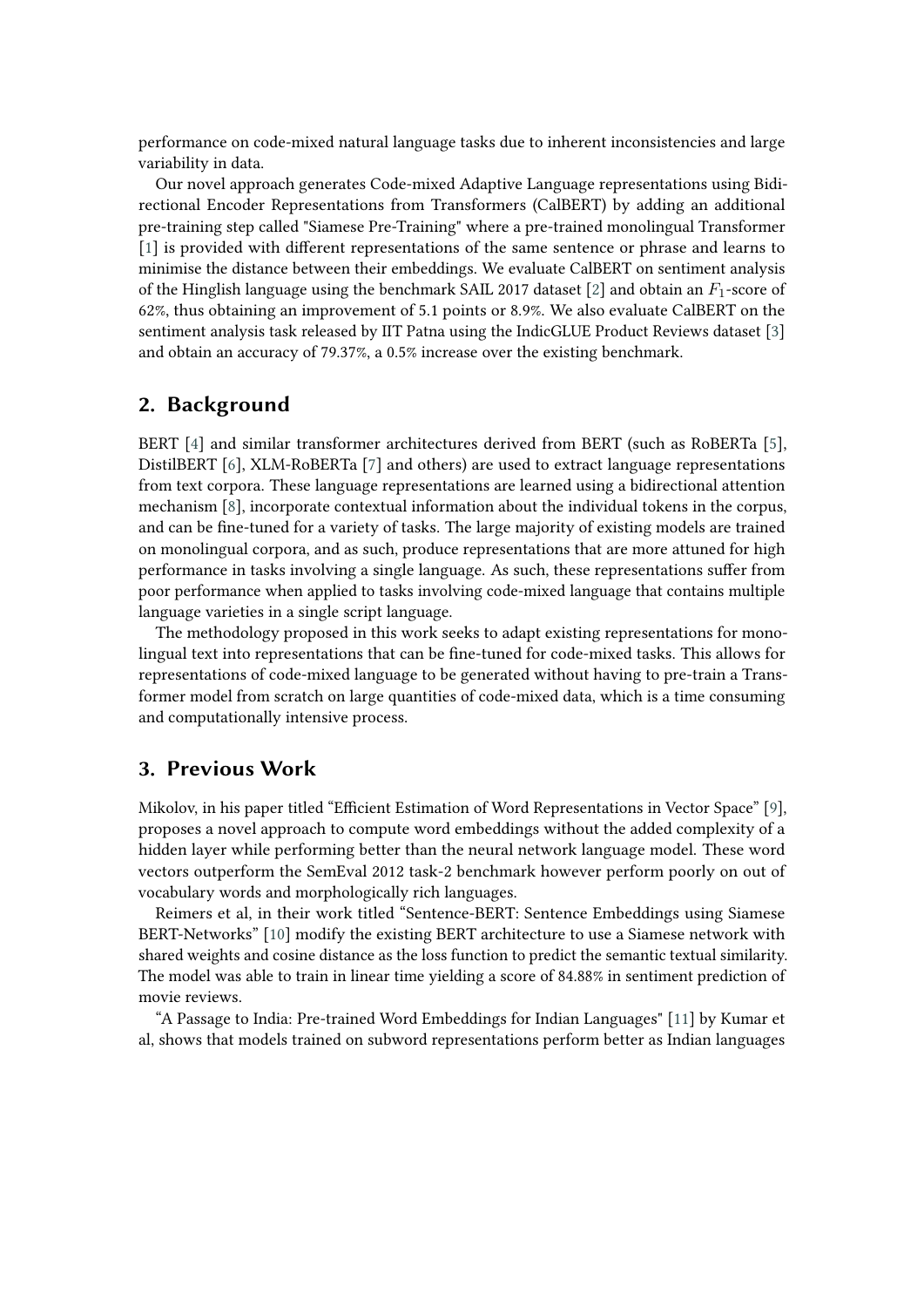are morphologically rich. Their multilingual embeddings when evaluated on next sentence prediction using pre-trained BERT gives 67.9% accuracy. Another paper titled "Towards Sub-Word Level Compositions for Sentiment Analysis of Hindi-English Code Mixed Text" [\[12\]](#page-12-1) by Joshi et al, discusses the advantage of using sub-word representations compared to character level tokens to deal with inconsistencies in the code-mixed text. This method was evaluated on a custom dataset and yields an  $F_1$ -score of 65.8%.

Choudhary et al [\[13\]](#page-12-2), in their paper "Sentiment Analysis of Code-Mixed Languages leveraging Resource Rich Languages" propose a novel method that uses contrastive learning. They use a Siamese model to map code-mixed and monolingual language to the same space by clustering based on the similarity between their skip-gram vectors. This works on the hypothesis that similar words have similar contexts. The model achieves 75.9% F-score on the HECM dataset, an improvement over existing approaches.

# **4. Proposed Approach**

We propose a novel approach to adapt Transformer representations for a code-mixed language from existing representations that exist in another language by introducing an additional pre-training step using a Siamese network architecture [\[14\]](#page-12-3). We attempt to minimise the distance between the two semantic spaces of the corresponding languages and obtain a joint or shared representation for equivalent sentences in both languages. This additionally enables the generation of code-mixed language representations from an existing language's representations, without the need to pre-train a Transformer from scratch.

Our novel approach is implemented by using a shared pre-trained Transformer layer in each branch of the Siamese network and using an appropriate loss function to bring the embeddings closer between each pair of sentences. To Siamese pre-train CalBERT, the same sentence needs to be obtained in both the language that the Transformer was pre-trained in, along with the language for which the Transformer is trying to adapt representations.

# **5. Methodology**

# **5.1. Terminologies**

- *Base Language*: The single language that was used to pre-train the Transformer architecture using any task like Masked Language Modelling [\[4\]](#page-11-3), Next Sentence Prediction and so on. For example, in the case of the Hinglish language, the base language is English.
- *Target Language*: The code-mixed language for which the Transformer architecture is trying to adapt representations. This language is a super-set of the base language, since it may contain sentences entirely in the base language. For example, Hinglish.
- *Siamese Pre-training*: The novel additional pre-training step proposed to adapt representations.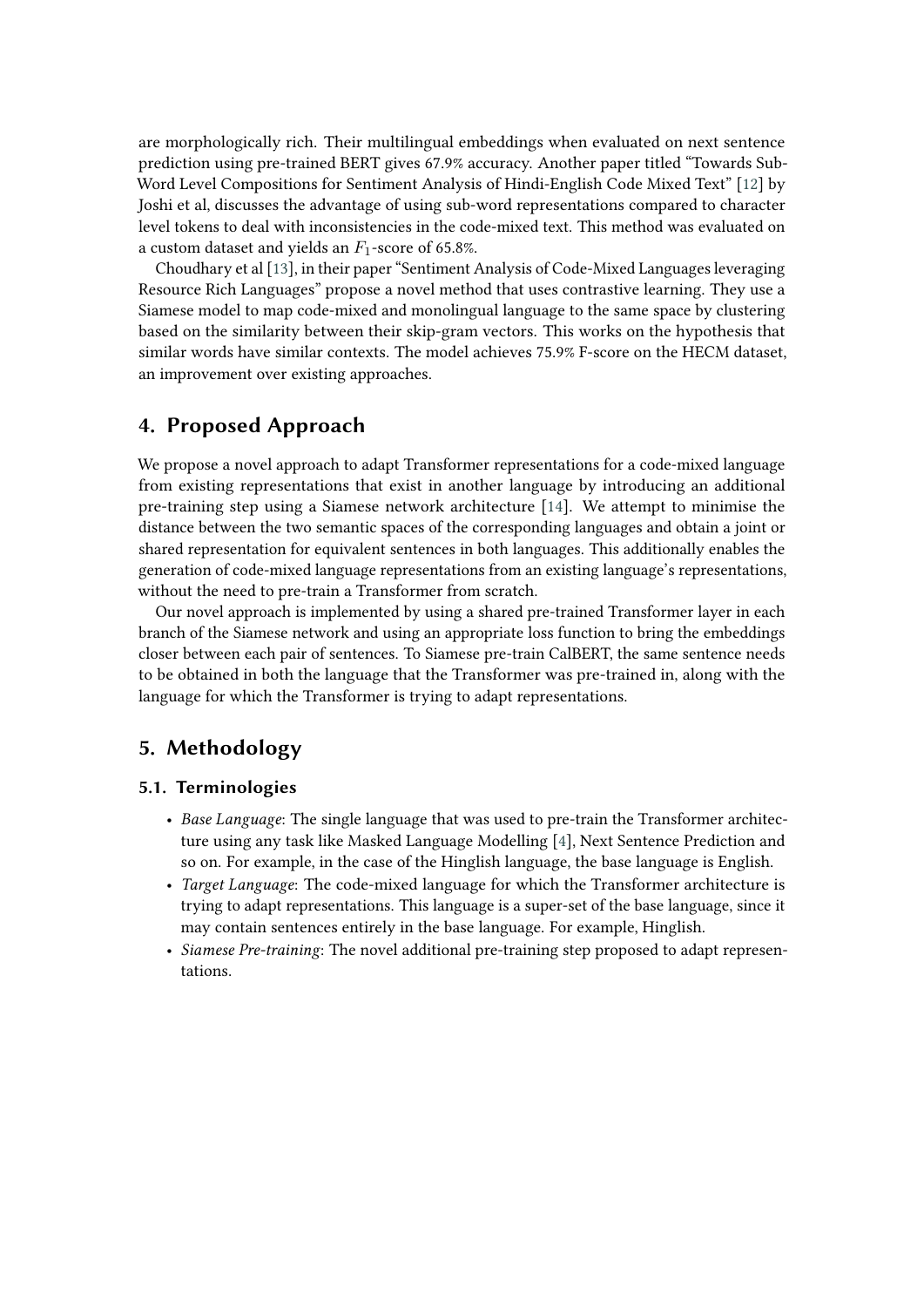

<span id="page-3-0"></span>**Figure 1:** SBERT Architecture used for Siamese Pre-training

#### **5.2. Siamese Pre-training**

A Siamese network is a network consisting of two or more branches, wherein each branch receives an input. The network learns to distinguish between the examples provided through each branch. Siamese networks have been used extensively in computer vision for image classification.

A pre-trained monolingual Transformer being trained on only a single language is capable of generating language representations for that language only, thus performing poorly when the language is code-mixed. Pre-training a Transformer from scratch on code-mixed data is a difficult task since it is computationally expensive and also time-consuming. Since the Transformer has learnt language representations for one of the languages, it is far more optimal to adapt these existing representations for new and similar words belonging to the other language.

A pre-trained monolingual Transformer is provided with different representations of the same sentence or phrase and learns to minimize the distance between their embeddings (Fig. [1\)](#page-3-0). The two representations, in this case, are the transliterated version of the code-mixed sentence in the target language and the translated version in the base language. Since the two versions have the same semantic meaning, their similarity should ideally be as high as possible and thus the distance between their representations should be minimum. Since the Transformer already knows representations for the base language, it only needs to adapt representations to map the target language to the same space.

The Siamese pre-training is called thus because of its use of the Siamese network architecture, wherein the two arms of the network are fed with two semantically equivalent input sentences in the base and the target language respectively. The network learns the embeddings for both sentences by comparing their similarity (normally, this involves the use of a labelled dataset with sentence pairs and the corresponding similarities, but here all the sentence pairs have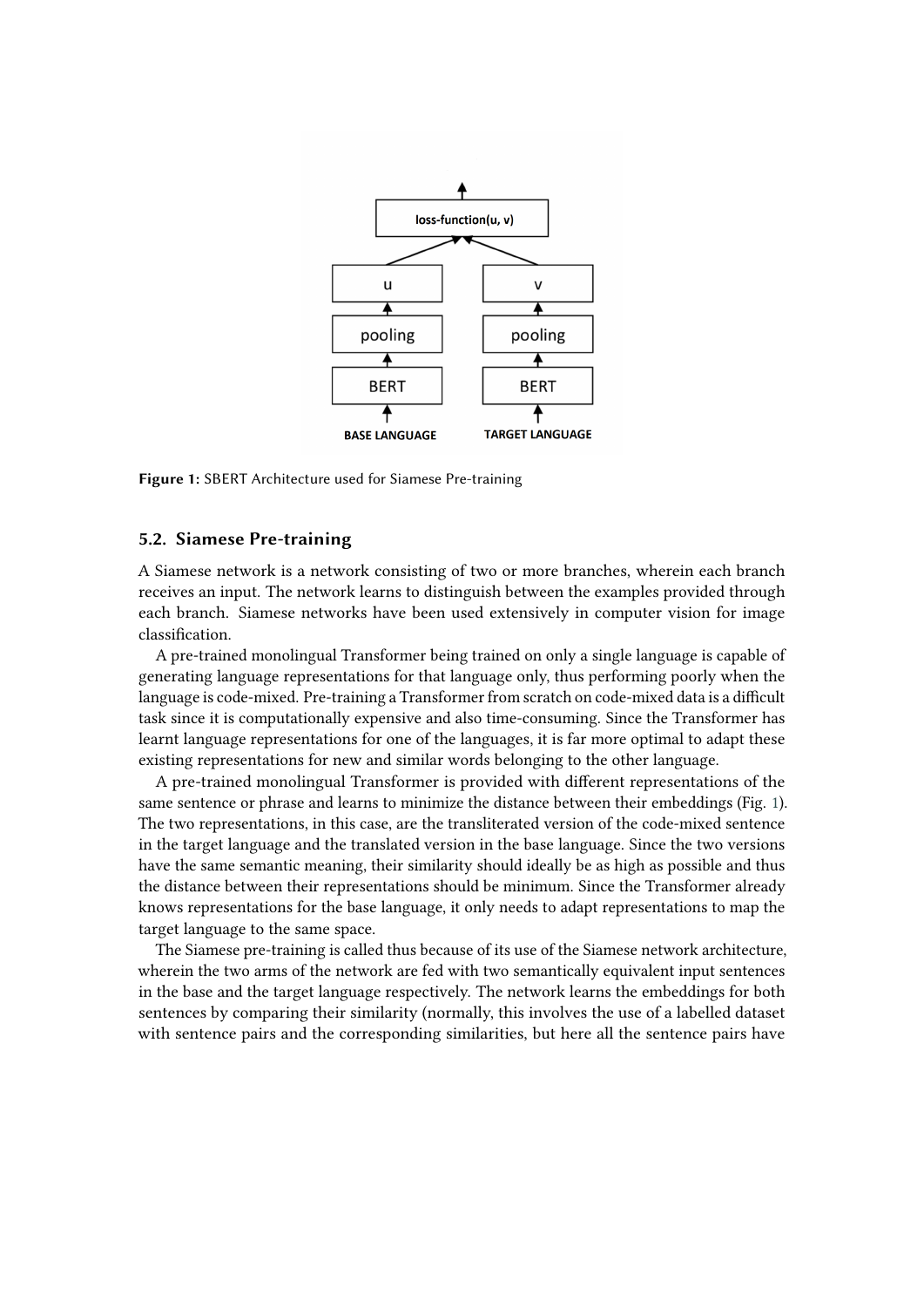maximum similarity). The loss function (Eqn. [1\)](#page-4-0) used here is used to bring the representations from the two branches closer. In our work, we use the cosine distance as the loss function, although similar loss functions such as contrastive loss can also be used. Minimizing the cosine distance implies that the similarity is maximized between the sentence embeddings, which is the desired outcome.

The Siamese pre-training is performed as the last pre-training step (after the usual pretraining strategies used in a Transformer such as masked language modelling or next sentence prediction) since it needs existing base language representations to learn the target language effectively. Additionally, our work shows that a significant amount of data is not required to effectively perform Siamese pre-training and that the model can learn with a fraction of the data size that was used for pre-training, thus showing that our approach does not require vast computational resources to improve performance.

A variety of BERT-based architectures were pre-trained and fine-tuned for this work. The models that were evaluated were BERT, RoBERTa, DistilBERT and XLM-RoBERTa. These architectures are used either pre-trained on an English corpus (as available publicly on the HuggingFace Hub) or pre-trained on the corpus of code-mixed data that was collected as part of this experiment.

# **6. Workflow**

 $1$  We focus our efforts on Transformer architectures based on the Bidirectional Encoder Representations from Transformers (BERT) architecture, since they are bidirectional models capable of learning representations from a given sequence using both forward as well as backward contexts. We demonstrate our novel approach on the Hindi-English (Hinglish) code-mixed language and data for the same was obtained from social media and news articles to maintain a good balance of well structured as well as informal code-mixed language usage.

### **6.1. Equations**

The objective is to minimize the distance between the representation in the base language and the representation in the target language. The loss function, hence, needs to reflect this minimization of the distance between the two representations.

The cosine distance loss function in [\(1\)](#page-4-0) represents the angle between two vectors. Minimizing the cosine distance implies that the two vectors are highly similar as a smaller angle between the two vectors creates a smaller cosine distance.

<span id="page-4-0"></span>
$$
l(\overrightarrow{a}, \overrightarrow{b}) = 1 - \frac{\overrightarrow{a} \cdot \overrightarrow{b}}{\|\overrightarrow{a}\| \|\overrightarrow{b}\|}
$$
 (1)

<span id="page-4-1"></span><sup>1</sup> <https://github.com/aditeyabaral/calbert>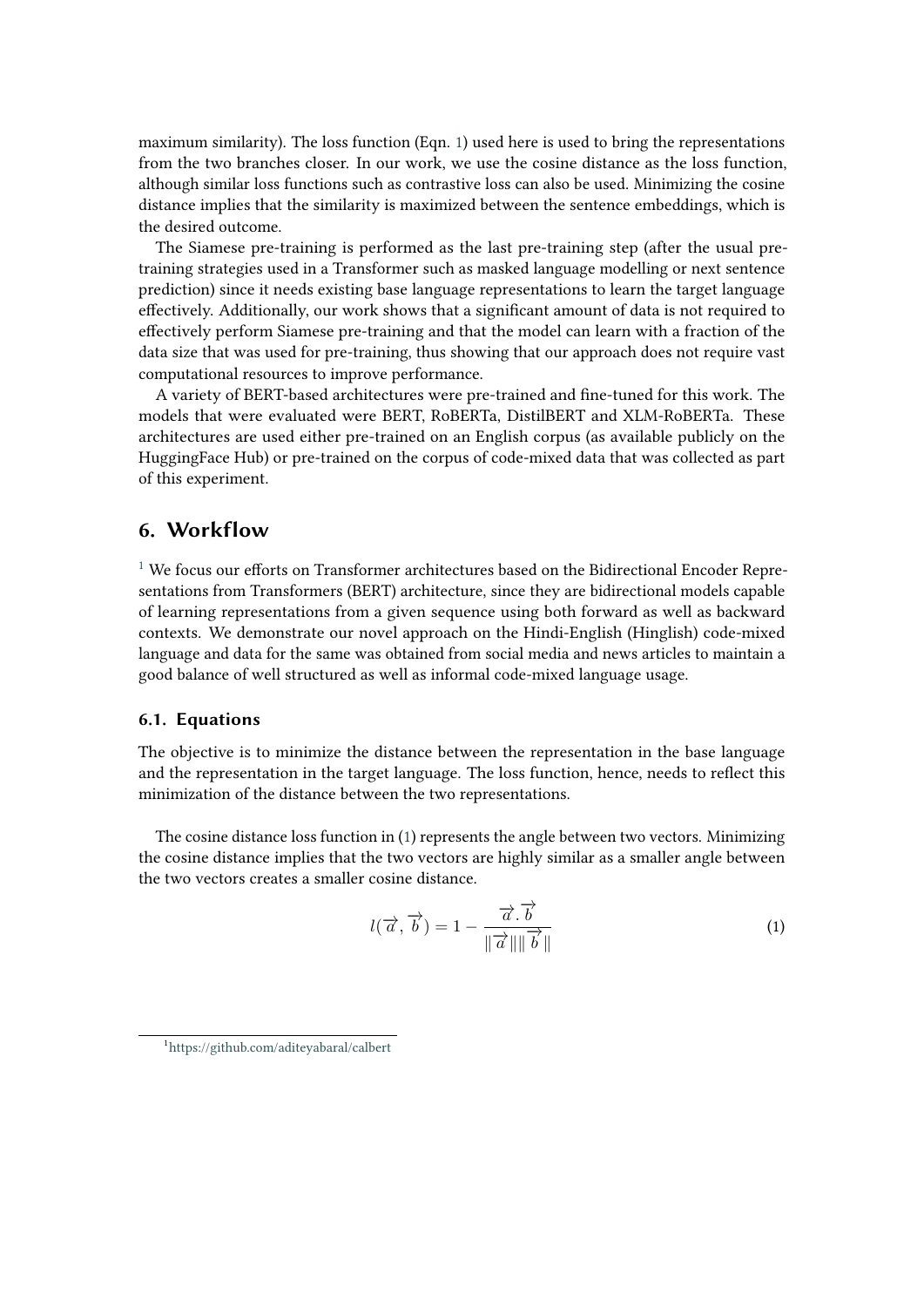<span id="page-5-0"></span>**Table 1** CalBERT Dataset Metrics

| Source       | No. of examples |
|--------------|-----------------|
| Social Media | 147731          |
| IndicNLP     | 8466307         |

#### **6.2. Data Collection**

Since code-mixed Hinglish data is abundantly present on platforms like social media, we choose to use social media as our source of data. There are several online archives [\[15\]](#page-12-4) available that host code-mixed data from platforms like Twitter and Facebook for several tasks. Additionally, Hinglish code-mixed data is already available on IndicCorp, which is one of the largest publiclyavailable corpora for Indian languages.

After compiling all the sources of data together, they need to be converted into a suitable pairwise format to be used along with CalBERT.

#### **6.3. Data Pre-Processing**

Although a large amount of data is obtained (Table [1\)](#page-5-0), most of it is not in a format that can be directly used to train CalBERT. Since Hinglish code-mixed language can exist in both the Hindi (Devanagari) script as well as the Roman script, we need to transliterate all of them to the same single script language (this is achieved using the indic-transliteration pip package [\[16\]](#page-12-5)). For our work, we choose the script language to be Roman since most popular Transformer architectures have been pre-trained in this script language, and hence have representations for the base language, in our case English.

For code-mixed data that already exists in the Roman script, we need to obtain the translated version of the same for the base language representation. This has been performed by using software automation tools such as Selenium combined with Google Translate. Alternatively, for code-mixed data that exists in the Devanagari script, we employ the use of a transliteration library and convert them into the ITRANS ASCII transliteration scheme.

The input to CalBERT consists of sentence pairs (Table [2\)](#page-6-0). Each pair consists of the transliteration of the code-mixed sentence in the target language and the translation of the same code-mixed sentence in the base language. Both sentences are represented in the Roman script in our work. Since both sentences have the same semantic meaning, the objective is to reduce the distance between the corresponding sentence representations. The shared Transformer layer in CalBERT thus allows it to learn joint representations for both languages and adapts base language representations to the target language.

Due to computational limitations, we did not Siamese pre-train our models on the data obtained from IndicNLP [\[3\]](#page-11-2). However, our experiments show that the small portion of data obtained via scraping was able to boost performance significantly.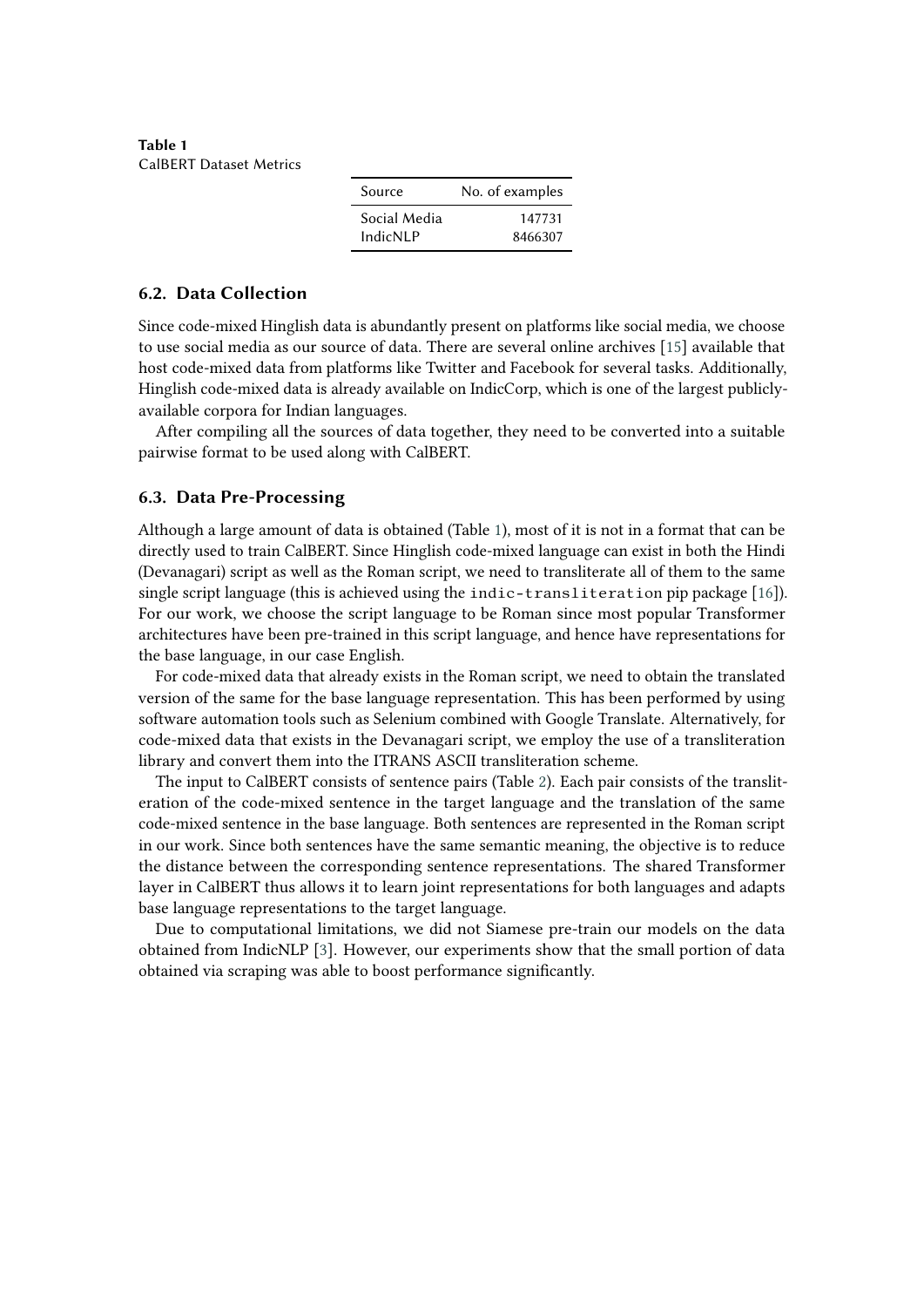<span id="page-6-0"></span>

| Table 2                                              |  |
|------------------------------------------------------|--|
| Base and target language pairs used to train CalBERT |  |

| <b>Base Language</b>                         | Target Language                                            |
|----------------------------------------------|------------------------------------------------------------|
| in reply, pakistan got off to a solid start  | jisake javaba mem pakistan ne achchi shuru-<br>ata ki thi. |
| by this only, we can build our country and   | isake jariye hi hama desha ka nirmana                      |
| make it great again                          | karemge aura use mahana bana payemge                       |
| people started gathering                     | logom ki bhida jama hone lagi                              |
| obtain loans from a bank or an individual    | kisi bank ya vyakti se rrina prapta kara sakati            |
|                                              | hai                                                        |
| he was later taken to a hospital and treated | bada mem use aspatala le jaya gaya aura ilaja              |
|                                              | kiya gaya                                                  |
| it's our cultural heritage                   | yaha hamari samskrritika virasata hai                      |

#### **6.4. Evaluation Metric**

Since CalBERT is trained in a task-agnostic manner, it can be fine-tuned on any downstream natural language understanding task like sentiment analysis and question answering. We evaluate CalBERT on the Sentiment Analysis for Indian Languages (SAIL) 2017 dataset [\[2\]](#page-11-1), which consists of Hinglish code-mixed data in the Roman script.

We also evaluate CalBERT on the IndicGLUE Product Reviews dataset released by IIT Patna, which serves as another benchmark dataset for sentiment analysis of Hinglish text, but in the Hindi (Devanagari) script. All models evaluated on this script have either been trained on English scripted text or Devanagari scripted text. We however propose to evaluate CalBERT on a code-mixed version of the dataset by transliterating the text from Devanagari to Roman.

The dataset is popularly used for evaluating the performance of Transformers built for Indian languages such as IndicBERT [\[3\]](#page-11-2) and consists of reviews for products across various categories. The highest possible  $F_1$ -score obtained on this dataset by IndicBERT is 71.32%.

#### **6.5. Siamese Pre-training CalBERT**

To Siamese pre-train a Transformer (Table [3\)](#page-7-0), we first initialise a Siamese network with a shared layer containing the Transformer whose representations we intend to adapt (BERT, RoBERTa or DistilBERT). This can be done effectively using a sentence-transformer architecture. We add a single pooling layer to each branch, and then finally combine the pieces by adding a suitable loss function to reduce the distance between the representations. In our preliminary experiments, we observe that the contrastive and cosine distance loss functions perform nearly the same and hence use the cosine distance loss function for all the experiments performed. This shared Transformer layer can then be extracted and fine-tuned on other downstream tasks.

# **7. Evaluating CalBERT**

CalBERT is meant to be fine-tuned for downstream tasks involving code-mixed data. Due to the abundance of code-mixed Hinglish data available on social media and the much need for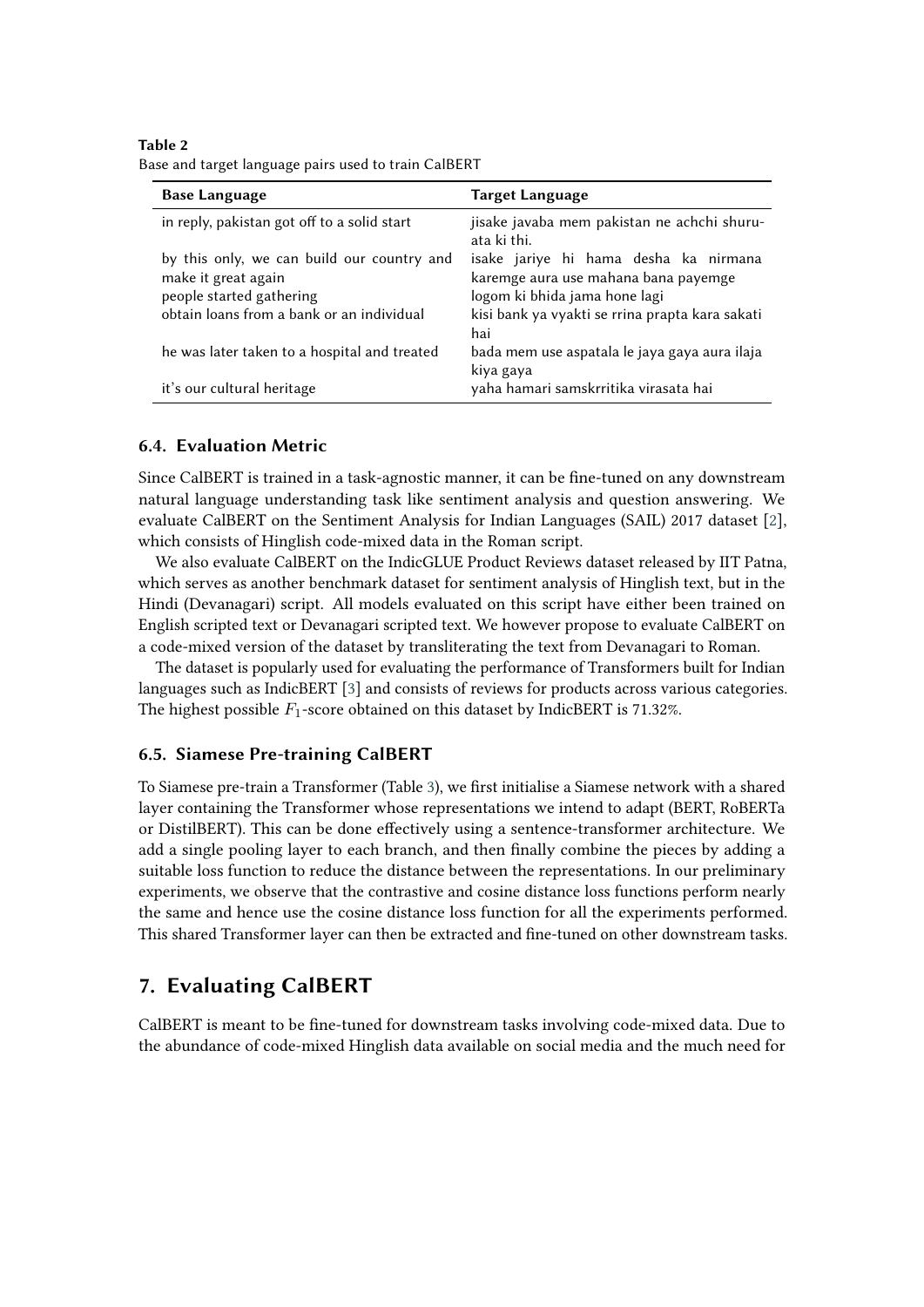<span id="page-7-0"></span>**Table 3** Hyperparameters for Siamese Pre-training

| Hyperparameter          | Value                |
|-------------------------|----------------------|
| Number of epochs        | 10                   |
| Number of warm-up steps | 100                  |
| Learning Rate           | $2.5 \times 10^{-5}$ |
| Weight decay            | 0.01                 |

code-mixed Transformer architectures, we evaluate performance on the popular downstream task of sentiment analysis.

## **7.1. SAIL 2017**

The Sentiment Analysis of Indian Languages (SAIL) 2017 dataset is a collection of sentences in two popular Indian code-mixed languages – Hindi-English and Bengali-English. The datasets are composed of sentences from various sources like news articles as well as social media and are in the Roman script. It consists of 9945 train examples, 1238 test examples and 1240 validation examples. There is also a high degree of variability in the data, with multiple forms existing for the same word and different styles of writing. The sentences are classified into 3 polarities – positive, neutral and negative. The SAIL 2017 task is a challenging benchmark and is widely regarded as one of the benchmark datasets for sentiment analysis of the Hinglish language. The highest documented  $F_1$ -score on the benchmark is 56.9% (achieved by IIIT Hyderabad)

The SAIL 2017 dataset is already partitioned into the train, test and validation splits. All comparisons are made using the  $F_1$  score on the validation split. For our experiments, we finetune existing pre-trained models with and without CalBERT's additional Siamese pretraining step and compare the score obtained by each model. The experiments are performed multiple times using the same set of hyperparameters and the highest  $F_1$ -score over 10 runs is recorded.

#### **Table 4**

Hyperparameters for SAIL 2017 Fine-Tuning

| Hyperparameter               | Value              |
|------------------------------|--------------------|
| Learning Rate                | $2 \times 10^{-6}$ |
| <b>Training Batch Size</b>   |                    |
| <b>Evaluation Batch Size</b> |                    |
| Number of epochs             | 15                 |
| Weight Decay                 | 0.08               |

CalBERT outperforms the SAIL 2017 benchmark (Table [5\)](#page-8-0)  $F_1$ -score by 5.1 points, or 8.9% with the CalBERT-XLM-RoBERTa model (XLM-RoBERTa with CalBERT's Siamese pre-training). We also improve upon the benchmark precision by 3.5% and the recall by 10.3%. Additionally, all other CalBERT architectures also outperform the benchmark  $F_1$ -score, with the minimum improvement obtained by CalBERT-DistilBERT being 3%.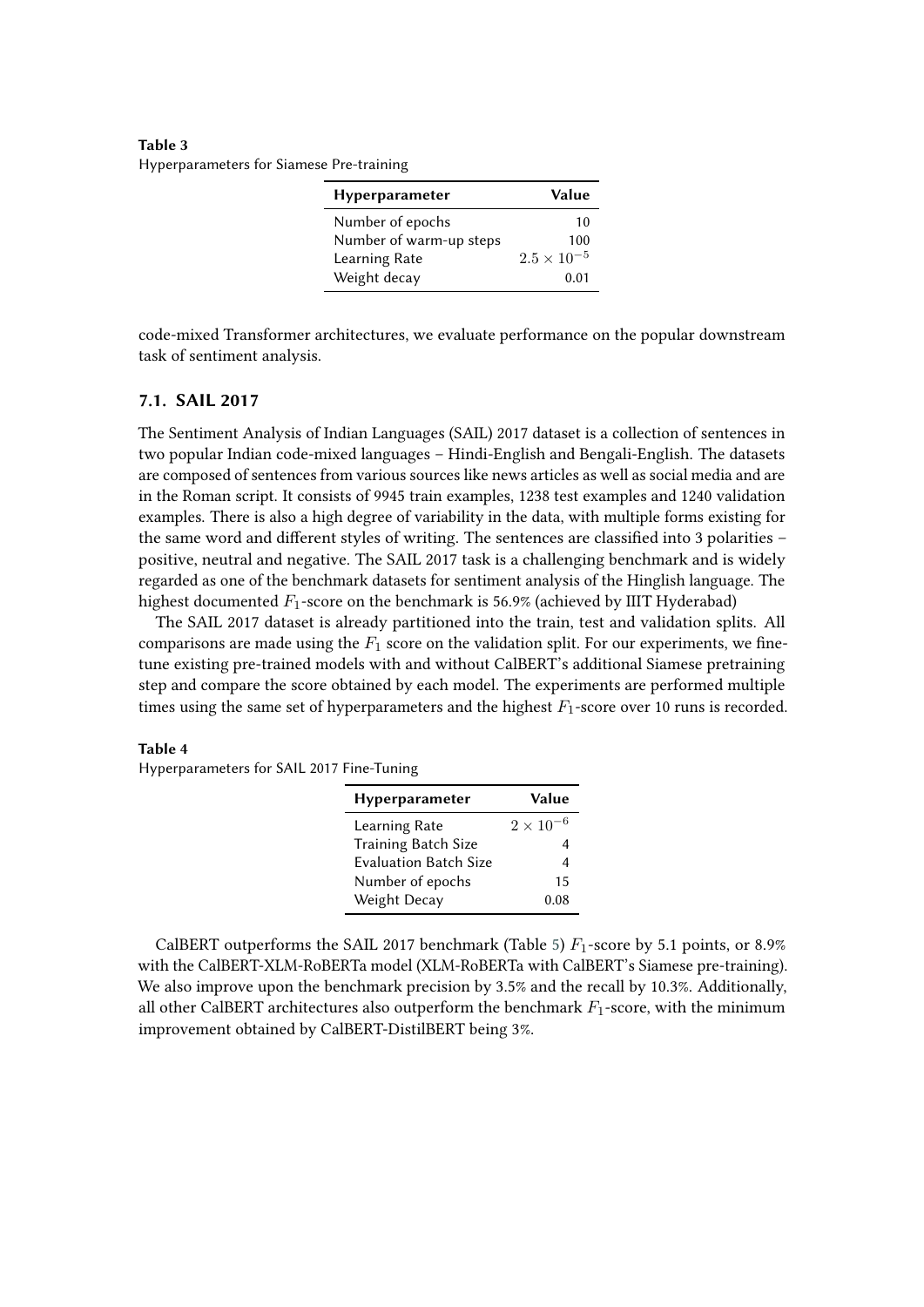| <b>Model Type</b>   | $F_1$ -<br><b>Score</b> | <b>Precision Recall</b> |       |
|---------------------|-------------------------|-------------------------|-------|
| CalBERT-XLM-RoBERTa | 0.620                   | 0.618                   | 0.618 |
| CalBERT-RoBERTa     | 0.612                   | 0.615                   | 0.614 |
| CaIBFRT-BFRT        | 0.588                   | 0.581                   | 0.583 |
| CalBERT-DistilBERT  | 0.586                   | 0.587                   | 0.586 |
| CalBERT-IndicBERT   | 0.530                   | 0.529                   | 0.531 |
| SAIL-2017 Benchmark | 0.569                   | 0.597                   | 0.56  |

<span id="page-8-0"></span>**Table 5** Comparison of  $F_1$ -scores on SAIL 2017 benchmark (State-of-the-art results indicated in **bold**)

We observe that Transformer architectures also obtained improved performance metrics on the SAIL 2017 benchmark. For this reason, we evaluate CalBERT's Siamese pre-training against a native Transformer that was used to Siamese pre-train CalBERT (Table [6\)](#page-8-1). Our experiments show that CalBERT has improved the  $F_1$ -score on all native Transformer architectures as well, thus showing that additional pre-training can improve performance on the given code-mixed task.

#### **Table 6**

<span id="page-8-1"></span>Influence of CalBERT on model  $F_1$ -scores

| <b>Model Type</b>           | <b>CalBERT</b> | $F_1$ -<br>Score |
|-----------------------------|----------------|------------------|
| RoBERTa                     | Y              | 0.613            |
|                             | N              | 0.608            |
| <b>BFRT</b>                 | Y              | 0.588            |
|                             | N              | 0.585            |
| DistilBERT                  | Y              | 0.584            |
|                             | N              | 0.580            |
| XLM-RoBERTa                 | Y              | 0.620            |
|                             | N              | 0.608            |
| IndicBFRT                   | Y              | 0.530            |
|                             | N              | 0.544            |
| Bench-<br>SAIL-2017<br>mark | N/A            | 0.569            |

Pre-training a Transformer from scratch is computationally expensive as well as timeconsuming. Additionally, it requires a vast amount of data to effectively pre-train a Transformer to learn usable language representations. Since there are no code-mixed Transformer architectures that exist at the time of writing this paper, we experiment by pre-training some popular Transformers (Table [7\)](#page-9-0) using Masked Language Modelling on a subset of our code-mixed data. The size of the subset taken is the same as that was used for CalBERT experiments to compare the two approaches. Our experiments show that the models pre-trained from scratch do not outperform the benchmark, and are significantly lower than all CalBERT architectures, thus proving that Transformers do need enormous amounts of data to provide good results.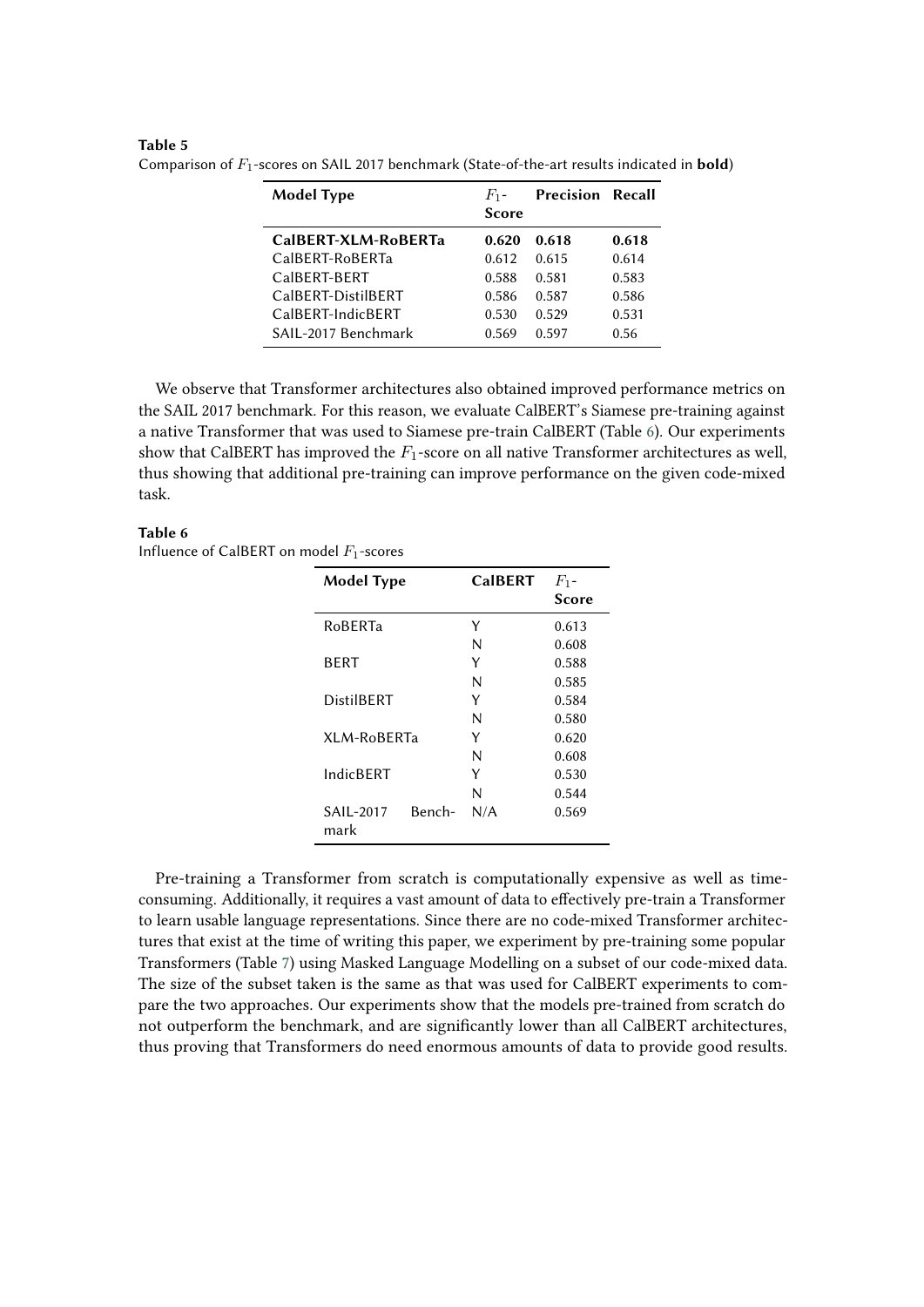Additionally, it reinforces our hypothesis that it is far more optimal as well as effective to apply CalBERT's Siamese pre-training to adapt a pre-trained Transformer's representations for another code-mixed language.

#### **Table 7**

<span id="page-9-0"></span>Comparison of  $F_1$ -scores on code-mixed pre-trained Transformers with limited data

| <b>Model Type</b>   | $F_1$ -Score | Precision | Recall |
|---------------------|--------------|-----------|--------|
| SAIL-2017 Benchmark | 0.569        | 0.597     | 0.56   |
| DistilBERT-big      | 0.553        | 0.551     | 0.557  |
| DistilBERT-small    | 0.551        | 0.552     | 0.556  |
| <b>BERT-small</b>   | 0.551        | 0.550     | 0.554  |
| BERT-big            | 0.543        | 0.542     | 0.547  |
| RoBERTa-small       | 0.533        | 0.531     | 0.537  |
| RoBERTa-big         | 0.524        | 0.523     | 0.529  |

#### **Table 8**

<span id="page-9-1"></span>CalBERT Results for SAIL 2017 Dataset

| <b>Sentence</b>                                                                                                               | <b>True Label</b>                                     | CalBERT-XLM-<br><b>RoBERTa</b>                        |
|-------------------------------------------------------------------------------------------------------------------------------|-------------------------------------------------------|-------------------------------------------------------|
| sab ka Bhai meri Jan Salman khan<br>hahaha! gazab imagination hai teri!<br>lagta hai aaj bhi bating nahi milega #ind-<br>vssa | <b>POSITIVE</b><br><b>POSITIVE</b><br><b>NEGATIVE</b> | <b>POSITIVE</b><br><b>POSITIVE</b><br><b>NEGATIVE</b> |
| Or mastery kaisi chal ri hai apki                                                                                             | <b>NEUTRAL</b>                                        | NEUTRAL                                               |

Table [8](#page-9-1) showcases some predictions made by the various CalBERT model types. The outputs are in the form of integers, where a value of 0 indicates negative sentiment, 1 indicates a neutral sentiment and 2 indicates positive sentiment.

#### **7.2. IndicGLUE Product Reviews**

The IIT Patna product review dataset was released by the IndicNLP organization as part of the IndicGLUE collection of datasets that are meant to be used for the evaluation of models trained for NLU tasks on Indian languages. The dataset consists of product reviews in Hindi taken from a popular e-commerce website. It comprises 4182 train examples and 523 test and validation examples respectively. Like the SAIL dataset, there is a high degree of variability in this data too, with multiple forms existing for the same word and different styles of writing. The sentences are classified into 3 polarities – positive, neutral and negative.

We observe that CalBERT can beat the state-of-the-art accuracy on the dataset by 0.4 points, or 0.5% with the CalBERT-XLM-RoBERTa model. We also improve on the score set by the IndicBERT model, by achieving an improvement of 8.05 points, or 11.2%. However, we observe that the other Transformer architectures do not perform well on this dataset, thus being consistent with previous attempts made by other authors [\[3\]](#page-11-2).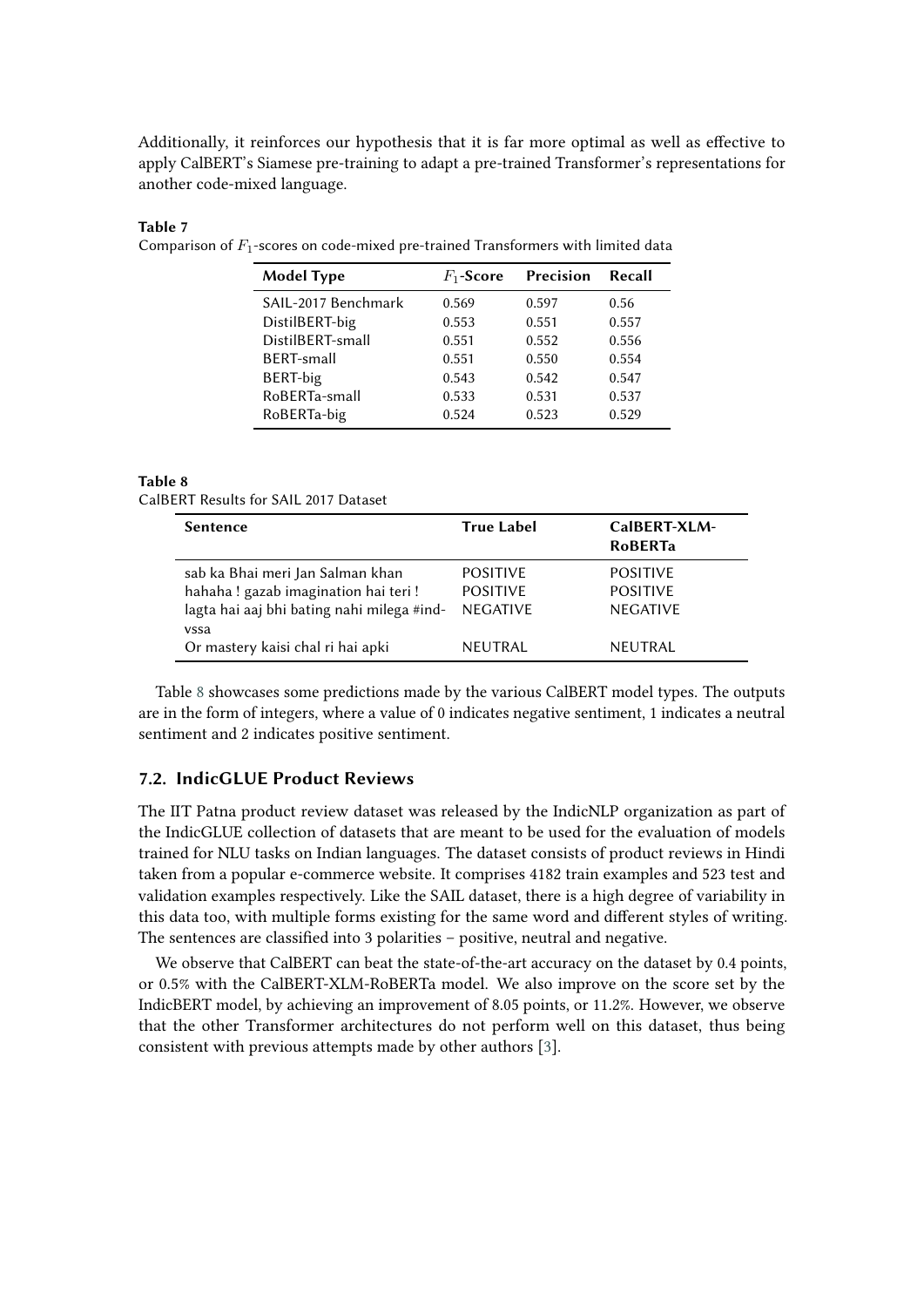#### **Table 9** Hyperparameters for IndicGLUE Product Reviews Fine-Tuning

| <b>Hyperparameter</b>        | Value              |
|------------------------------|--------------------|
| Learning Rate                | $2 \times 10^{-6}$ |
| Training Batch Size          | 16                 |
| <b>Evaluation Batch Size</b> | 16                 |
| Number of epochs             | 50                 |
| Weight Decay                 | 0.02               |

#### **Table 10**

Comparison of accuracy on IndicGLUE Product Review Dataset (State-of-the-art results indicated in **bold**)

| <b>Model Type</b>   | Accuracy |
|---------------------|----------|
| CalBERT-XLM-RoBERTa | 0.794    |
| IndicGLUE Benchmark | 0.789    |
| CalBERT-RoBERTa     | 0.639    |
| CalBERT-BERT        | 0.612    |
| CalBFRT-IndicBFRT   | 0.602    |
| CalBFRT-DistilBFRT  | 0.564    |

We also experiment with our custom pre-trained Transformers as used in the SAIL-2017 experiment on this dataset.(Table [11\)](#page-10-0). As seen previously, the models again do not outperform the benchmark and perform very poorly. However, we observe that in certain cases, CalBERT outperforms the comparable from-scratch trained Transformer model, hence showing the effectiveness of Siamese pre-training as used in CalBERT, to learn language representations of code-mixed language.

#### **Table 11**

<span id="page-10-0"></span>Comparison of accuracy on code-mixed pre-trained Transformers with limited data

| Accuracy |
|----------|
| 0.789    |
| 0.713    |
| 0.671    |
| 0.625    |
| 0.659    |
| 0.656    |
| 0.627    |
| 0.627    |
|          |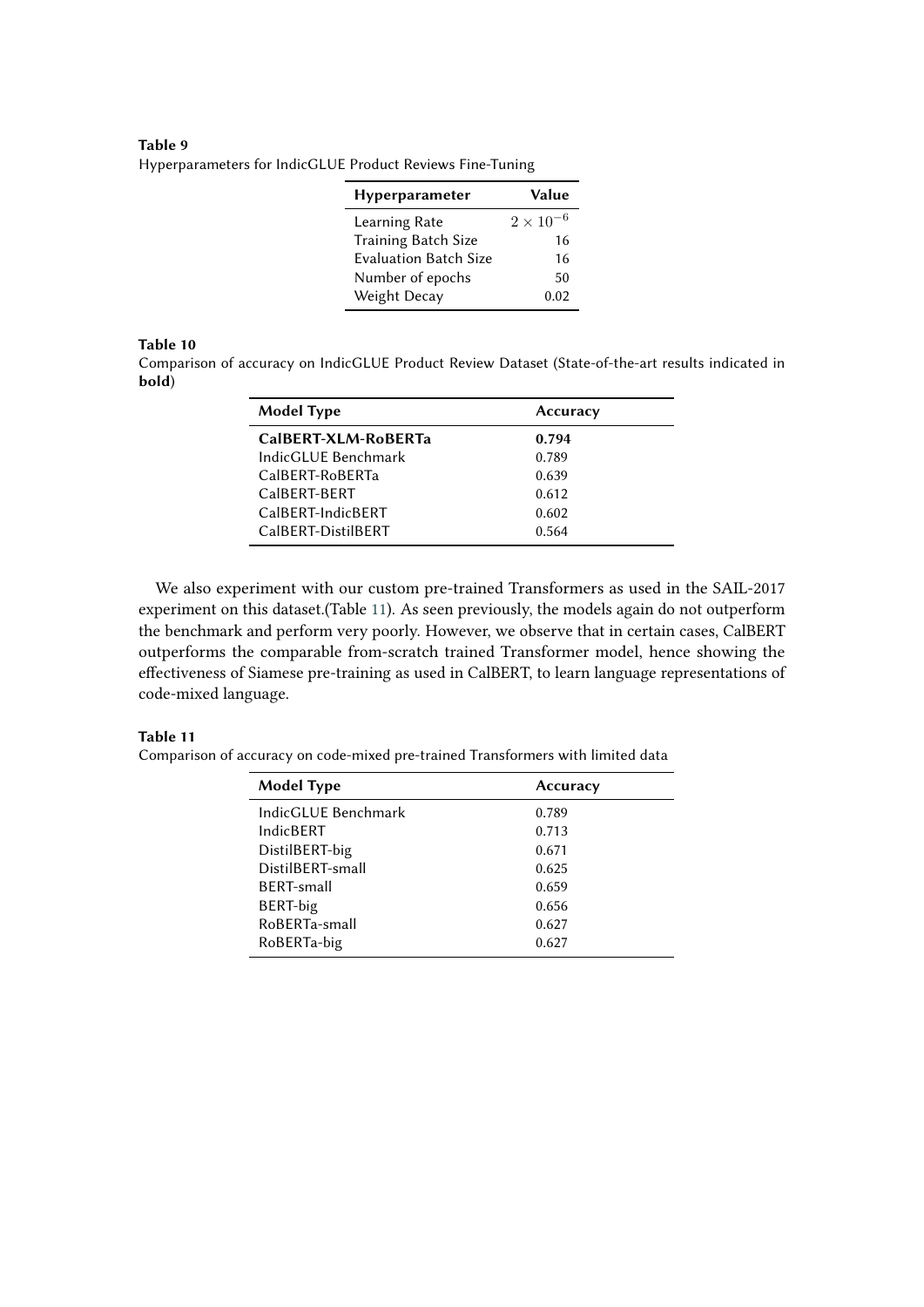# **8. Conclusion**

We demonstrate the use of BERT and BERT-based architectures in learning code-mixed language representations for Hindi-English code-mixed language and evaluate the performance of the learned embeddings on a benchmark sentiment analysis task. We present a task and languageagnostic approach to generating cross-language representations for sentences, which can further be fine-tuned on any specific downstream task.

We show an 8.9% improvement in the  $F_1$  score achieved by the novel Siamese pre-training method over the existing benchmark score. We also show that CalBERT also outperforms the native Transformer architectures which were used to Siamese pre-train CalBERT, thus showing that Siamese pre-training can help existing Transformers adapt to a code-mixed language.

Owing to computational limitations at our end, we are yet to find out the extent of possible improvement that CalBERT can show on the benchmark dataset, but we postulate that training on more examples may result in a more significant increase in the performance of the model.

# **References**

- <span id="page-11-0"></span>[1] A. Vaswani, N. Shazeer, N. Parmar, J. Uszkoreit, L. Jones, A. N. Gomez, Ł. Kaiser, I. Polosukhin, Attention is all you need, in: Advances in neural information processing systems, 2017, pp. 5998–6008.
- <span id="page-11-1"></span>[2] A. Das, B. Gambäck, Identifying languages at the word level in code-mixed Indian social media text, in: Proceedings of the 11th International Conference on Natural Language Processing, NLP Association of India, Goa, India, 2014, pp. 378–387. URL: [https://aclanthology.org/W14-5152.](https://aclanthology.org/W14-5152)
- <span id="page-11-2"></span>[3] D. Kakwani, A. Kunchukuttan, S. Golla, G. N.C., A. Bhattacharyya, M. M. Khapra, P. Kumar, IndicNLPSuite: Monolingual Corpora, Evaluation Benchmarks and Pre-trained Multilingual Language Models for Indian Languages, in: Findings of EMNLP, 2020.
- <span id="page-11-3"></span>[4] J. Devlin, M.-W. Chang, K. Lee, K. Toutanova, Bert: Pre-training of deep bidirectional transformers for language understanding, arXiv preprint arXiv:1810.04805 (2018).
- <span id="page-11-4"></span>[5] Y. Liu, M. Ott, N. Goyal, J. Du, M. Joshi, D. Chen, O. Levy, M. Lewis, L. Zettlemoyer, V. Stoyanov, Roberta: A robustly optimized bert pretraining approach, arXiv preprint arXiv:1907.11692 (2019).
- <span id="page-11-5"></span>[6] V. Sanh, L. Debut, J. Chaumond, T. Wolf, Distilbert, a distilled version of bert: smaller, faster, cheaper and lighter, arXiv preprint arXiv:1910.01108 (2019).
- <span id="page-11-6"></span>[7] A. Conneau, K. Khandelwal, N. Goyal, V. Chaudhary, G. Wenzek, F. Guzmán, E. Grave, M. Ott, L. Zettlemoyer, V. Stoyanov, Unsupervised cross-lingual representation learning at scale, 2020. [arXiv:1911.02116](http://arxiv.org/abs/1911.02116).
- <span id="page-11-7"></span>[8] D. Bahdanau, K. Cho, Y. Bengio, Neural machine translation by jointly learning to align and translate, arXiv preprint arXiv:1409.0473 (2014).
- <span id="page-11-8"></span>[9] T. Mikolov, K. Chen, G. Corrado, J. Dean, Efficient estimation of word representations in vector space, arXiv preprint arXiv:1301.3781 (2013).
- <span id="page-11-9"></span>[10] N. Reimers, I. Gurevych, Sentence-bert: Sentence embeddings using siamese bert-networks, arXiv preprint arXiv:1908.10084 (2019).